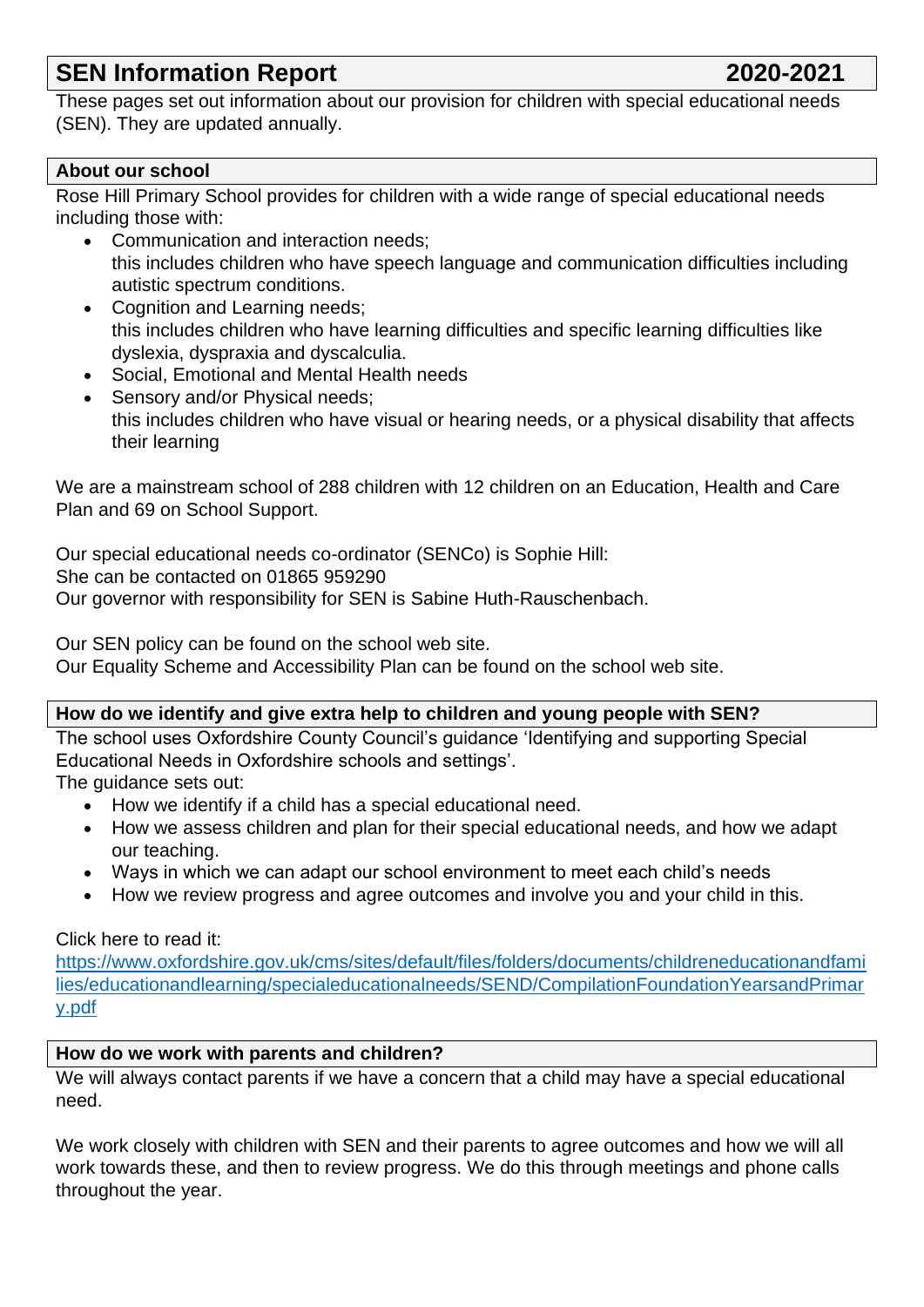## **Adapting the curriculum**

We offer a broad and balanced curriculum for all children including those with SEN. Details are published on the school website. The way we adapt this for children with SEN and disabled children is set out in the School Accessibility Plan.

All children on the register for School Support have SEN outcomes. Advice from reports and assessments is incorporated into these outcomes that are monitored by the SENCo.

We have a provision map that identifies children through assessment who need additional or different support through targeted intervention work. This support is delivered by class teachers, teaching assistants, home school link workers and volunteers.

#### **What expertise can we offer?**

Our SENCo has a Postgraduate Certificate in Education and has specialist training in working with children with literacy difficulties.

All staff have ongoing training through regular staff meetings and INSETs.

Rose Hill received intensive training from The Mulberry Bush to help support children with complex emotional needs. This has informed our behaviour and relationships policy.

We also have access to a range of specialist support services including Educational Psychologist SENSS, who support children with communication and language, complex needs, sensory needs and physical needs Speech and Language Therapist Point5 Behaviour Consultancy and Support Child and Adolescent Mental Health Services (CAMHS) Community Paediatrics Oxfordshire School Inclusion Team Children's Social Care The Virtual School Information about these services and what they offer can be found on the Oxfordshire County Council SEN web pages: [https://www.oxfordshire.gov.uk/residents/children-education-and-families/education-and](https://www.oxfordshire.gov.uk/residents/children-education-and-families/education-and-learning/special-educational-needs-and-disability-local-offer/support-services-send/support-learning)[learning/special-educational-needs-and-disability-local-offer/support-services-send/support](https://www.oxfordshire.gov.uk/residents/children-education-and-families/education-and-learning/special-educational-needs-and-disability-local-offer/support-services-send/support-learning)[learning](https://www.oxfordshire.gov.uk/residents/children-education-and-families/education-and-learning/special-educational-needs-and-disability-local-offer/support-services-send/support-learning)

We always discuss the involvement of specialist SEN services with parents first.

We also work with other services and organisations that are involved with a family, with the family's permission.

# **How do we know if SEN provision is effective?**

The progress of all children is tracked throughout the school using Target Tracker.

In addition, for children with SEN, we regularly review progress towards agreed outcomes assessing whether the support that's been in place has made a difference and what we need to do next. We evaluate this progress against age related expectations.

When we run special intervention programmes for groups of children we assess how successful they have been and use that information to decide on how best to run them in the future.